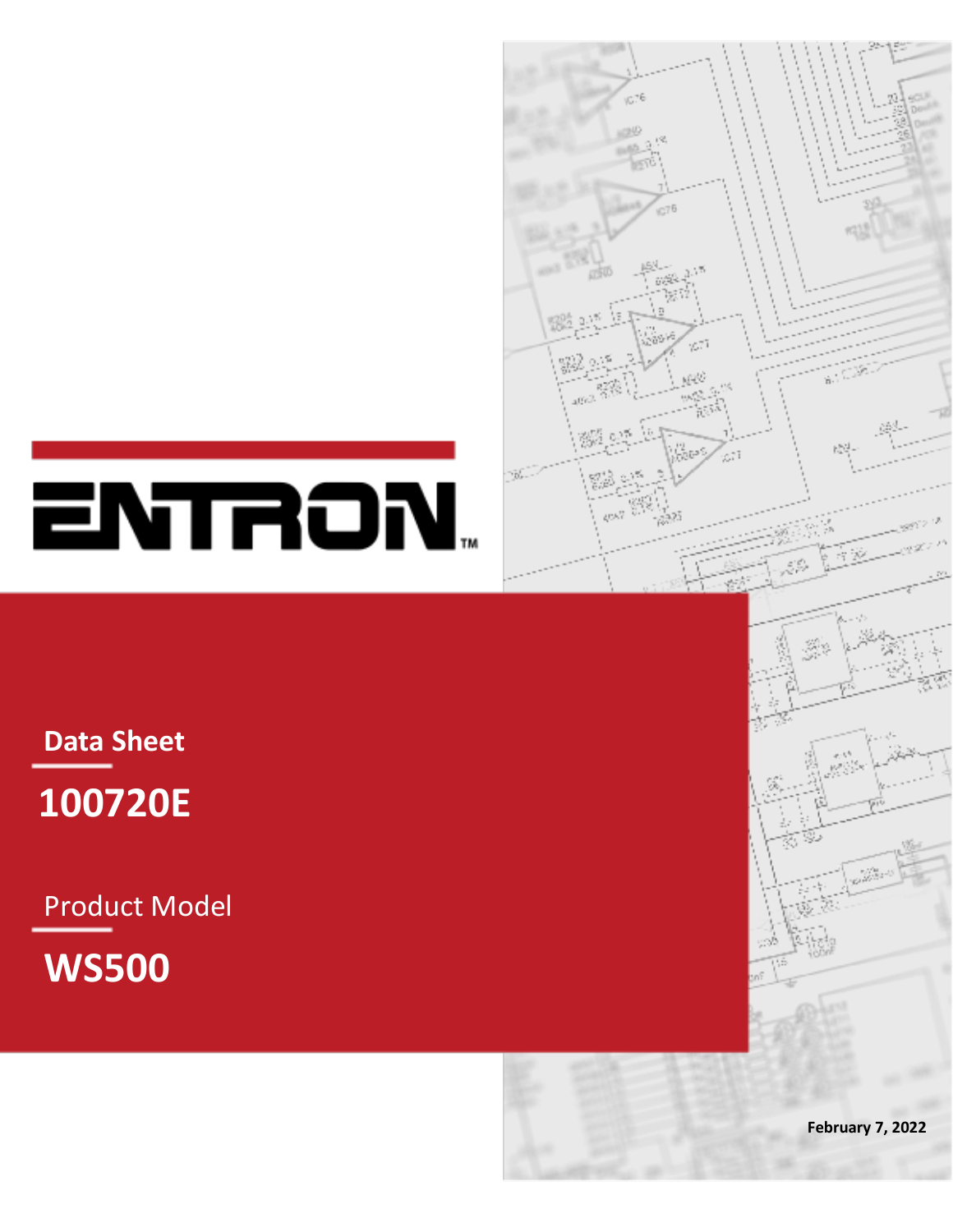### **1 WS500 8 Program Weld Timer**



The WS500 is a high accuracy resistance welding timer intended for use in conjunction with almost any type of resistance welding machines. The user programming is very simple using a built in tactile keypad in conjunction with an back lit LCD. The timing is controlled and set in terms of one cycle increments based on the supply frequency (50 or 60 Hz). The WS500 provides eight programs and a versatile range of functionaloty as shown overleaf.

The WS500 controller is designed for use in most resistance welding applications including Spot, Seam, Projection, Micro-welding and simple Automation. Because of its highly compact construction it lends itself to integration into customer control cabinets and retro-fits, as well as completely self contained resistance welding control applications.

The control has a very thin profile and hence they lend themselves to door mounting. Connections to the units are plugin, resulting in a change over time of just a few minutes. For feature table please section 3.

Copyright © 2021 BF ENTRON and/or its affiliates. All rights reserved



Product Model: WS500 **Feb. 7, 22 | Data Sheet: 100729E** 

 $2 | P \text{ a ge}$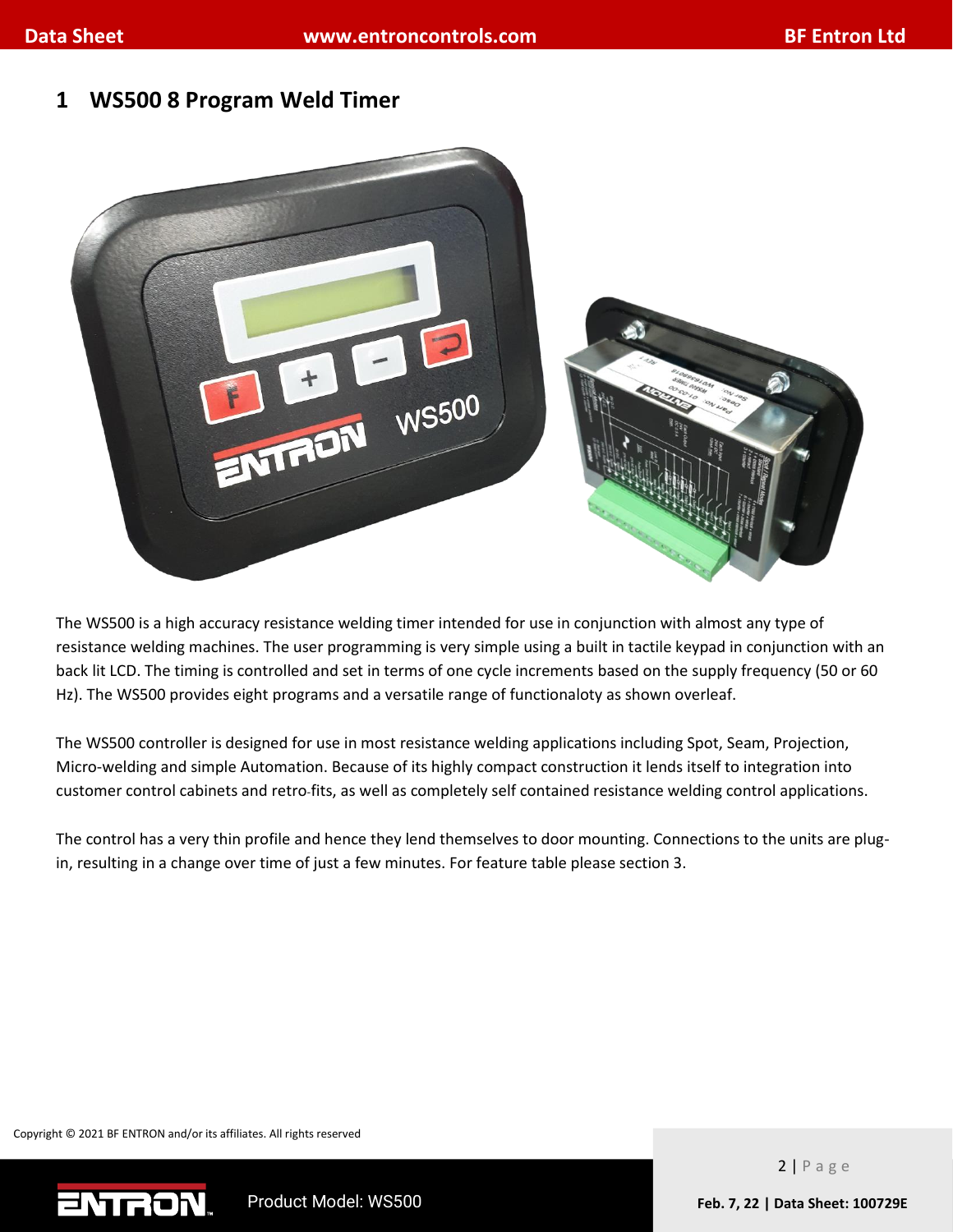### **2 WS500 Applications**



#### **Spot**

All types of spot welding, including single, repeat, pulsation, single electrode, multi-electrode, and series welding.

#### **Projection**

All types of projection welding including multi-projection, annular-ring (spud), single projection and weld nut, including multi-electrode management and dressing.

#### **Seam**

All types of seam welding, including continuous, pulsation and wire.

#### **Roll-Spot**

Most types of roll – spot welding.

#### **Pulsation**

Pulsation welding for thick materials.

#### **Micro-Welding**

Alternate half-cycle welding for very low power application.

#### **Multi-weld and Cross Wire**

Simple multi-welding, low cost and small size allows one control per transformer.

#### **2.1 Headline Features**

| <b>Standard features:</b> | Up to 8 Programs, single gun, double pulse weld sequence, 4 Inputs, 4 Outputs.          |  |
|---------------------------|-----------------------------------------------------------------------------------------|--|
| <b>Welding Types:</b>     | Spot, seam, projection, cross wire, multi-welders, micro-welding and simple automation. |  |
| <b>Construction:</b>      | Very compact, door mounting with plug-in two part terminal blocks.                      |  |
| Programmer:               | Built in LCD display and touch sensitive keypad.                                        |  |
| <b>Power Supply:</b>      | Separate external power supply required, provided at extra cost 24 volts DC.            |  |

Copyright © 2021 BF ENTRON and/or its affiliates. All rights reserved



Product Model: WS500 **Feb. 7, 22 | Data Sheet: 100729E** 

3 | P a g e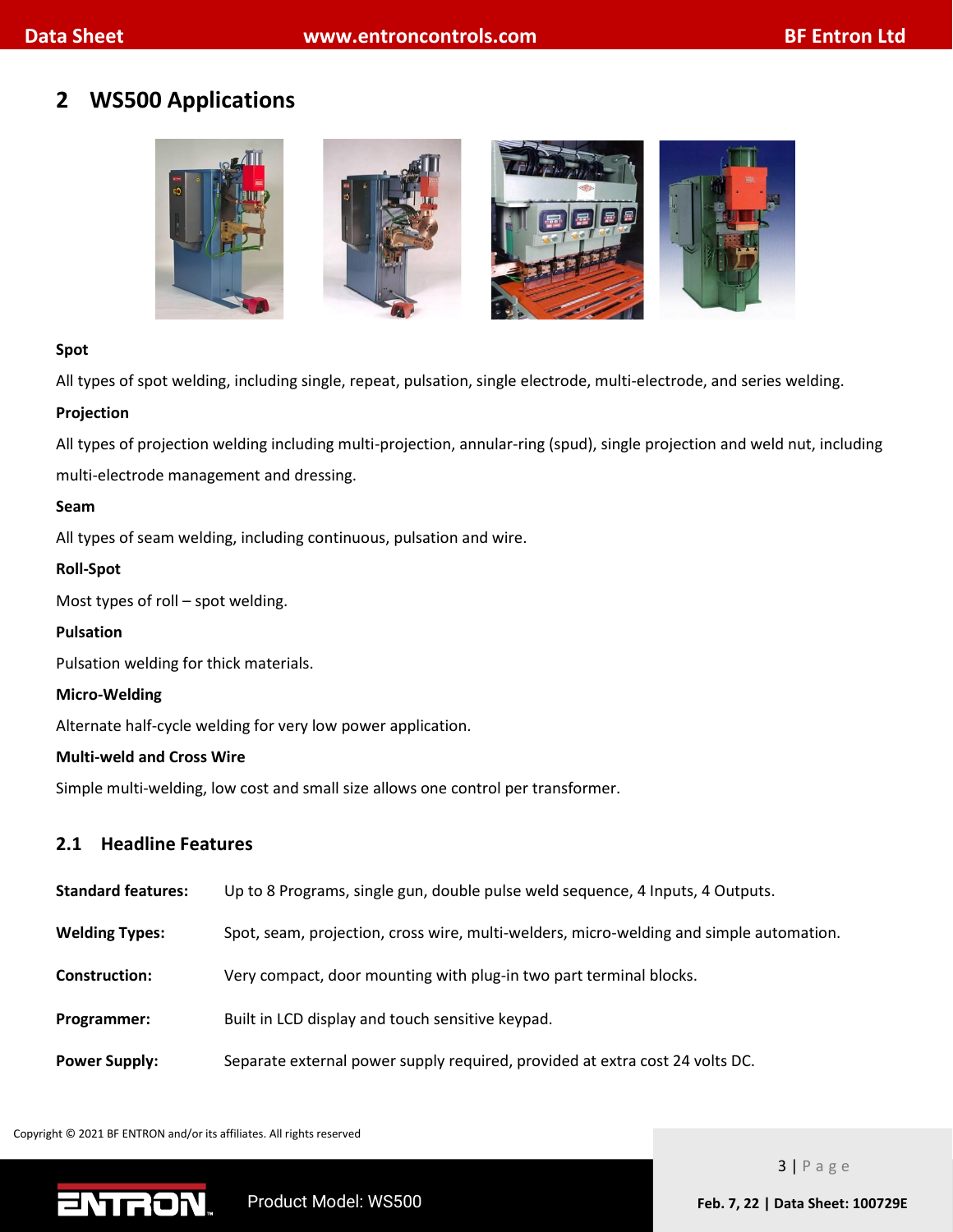# **3 WS500 8 Program weld timer — Feature Table**

#### **Standard Features 8**

| Single Spot                            |
|----------------------------------------|
| Spot Repeat                            |
| Retract - Retract/Hi-lift+/Hit-Lift-   |
| Weld counter                           |
| Cross interlock                        |
| Roll Spot                              |
| Pulsation                              |
| Seam Modulation                        |
| Seam Continuous                        |
| Up to 8 programs - external connection |
| Up to 8 programs - internal connection |
| All inputs and outputs                 |

# **Counter**

| Counter now (0.9999). |  |  |
|-----------------------|--|--|
| End count (0.9999).   |  |  |
| Stop/continue at end. |  |  |

#### **Retract Modes**

| Retract – Retract output follows retract input |
|------------------------------------------------|
| High Lift $+$ :                                |
| Pulse on Retract input changes Retract state   |
| Retract must be off to allow weld.             |
| High Lift -:                                   |
| Pulse on Retract input changes Retract state   |
| Retract must be on to allow welding.           |
|                                                |
| <b>Cross Interlock</b>                         |

#### **Cross Interlock**

| Type 1                                      |
|---------------------------------------------|
| Ring type interlock of any length           |
| Type 2                                      |
| Interlock with additional external hardware |

#### **General Information**

| Built in display/keyboard for programming   |  |  |
|---------------------------------------------|--|--|
| Single gun only                             |  |  |
| Program select - Binary                     |  |  |
| Four digital inputs (used in various modes) |  |  |
| Four digital inputs (used in various modes) |  |  |
| External weld on/off                        |  |  |
| External synchronising internal/external    |  |  |
| 50 or 60Hz timing                           |  |  |
| Size                                        |  |  |
| 160mm x 122mm x 35mm (50mm with connector)  |  |  |
| Front panel mounting                        |  |  |



| <b>Weld Program x 8</b>                 |
|-----------------------------------------|
| Pre-squeeze (099) (first sequence only) |
| Squeeze (099)                           |
| Weld 1 (099)                            |
| Cool 1 (099)                            |
| Weld 2 (099)                            |
| Cool 2 (099)                            |
| Pulses (19)                             |
| Hold (099)                              |
| Off (099)                               |
| Heat 1 (099.9%)                         |
| Heat 2 (099.9%)                         |

| <b>Modes of Operation</b>                           |  |  |  |  |
|-----------------------------------------------------|--|--|--|--|
| 0. Spot/repat (EP8)                                 |  |  |  |  |
| 1. Spot/repeat - X interlock (EP4)                  |  |  |  |  |
| 2. Spot/Repeat – Retract (EP4)                      |  |  |  |  |
| 3. Spot/Repeat - Counter (EP4)                      |  |  |  |  |
| 4. Spot/Repeat – X Interlock, Retract (EP2)         |  |  |  |  |
| 5. Spot/Repeat - Counter, Retract (EP2)             |  |  |  |  |
| 6. Spot/Repeat - Counter, X Interlock (EP2)         |  |  |  |  |
| 7. Spot/Repeat – Counter, X Interlock, Repeat (EP1) |  |  |  |  |
| 8. Spare                                            |  |  |  |  |
| 9. Spare                                            |  |  |  |  |
| 10. Spare                                           |  |  |  |  |
| 11. Roll-Spot (EP8)                                 |  |  |  |  |
| 12. Seam – Continuous, Modulation (EP8)             |  |  |  |  |
| <b>NOTE:</b> EP = Externally selectable programs    |  |  |  |  |

|         | <b>Electrical Characteristics</b>             |                    |  |  |  |
|---------|-----------------------------------------------|--------------------|--|--|--|
|         | Power supply: 24 volts DC                     |                    |  |  |  |
|         | Quiescent Current: 500mA (no outputs on)      |                    |  |  |  |
|         | Outputs:                                      |                    |  |  |  |
|         | Total Number of Outputs = 4                   |                    |  |  |  |
|         | Voltage                                       | $= 24$ Vdc         |  |  |  |
|         | Current                                       | $= 500 \text{ mA}$ |  |  |  |
|         | Type                                          | = Current Sourcing |  |  |  |
|         | Note: The WAV circuit includes a safety relay |                    |  |  |  |
|         | Inputs                                        |                    |  |  |  |
|         | Total Number of Outputs = 4                   |                    |  |  |  |
| Voltage |                                               | $= 24$ Vdc         |  |  |  |
| Current |                                               | $= 500 \text{ mA}$ |  |  |  |
| Type    |                                               | = Current Sourcing |  |  |  |
|         |                                               |                    |  |  |  |

# **Advanced Resistance Welding Control Systems**

Copyright © 2021 BF ENTRON and/or its affiliates. All rights reserved



Product Model: WS500 **Feb. 7, 22 | Data Sheet: 100729E** 

4 | P a g e